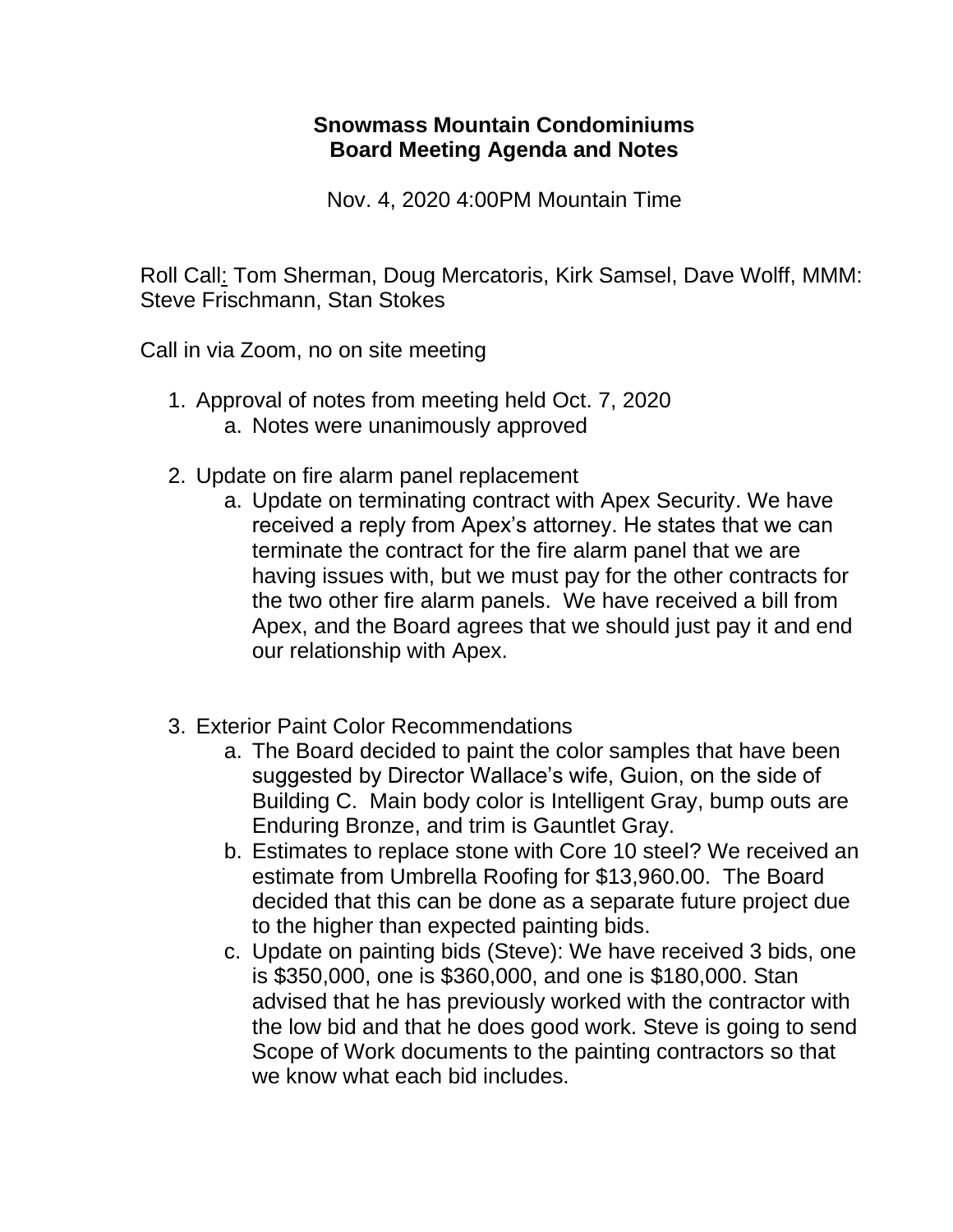- d. Update on caulking bids (Steve): We have received 2 bids, one is \$100,000, one is \$56,000. We will revisit this once the painting bid is tightened so we know if this will fit within the overall budget.
- 4. Short-term rental issues in L6, and quality of life issues neighbors are dealing with. Director Sherman brought up the issues of human behavior and the construction of the condos.
	- a. Regarding human behavior, Director Sherman is going to draft a letter to Snowmass Vacations that renters would have to sign and agree to each item.
	- b. Director Mercatoris said he will speak to his friends at the Police Dept. on the subject of calling the police for noise violations.
	- c. Soundproofing:
		- i. Update on conversation with Paul Taddune. Tom spoke to our attorney who states that whatever we decide has to be reasonable, and that mandatory soundproofing would be problematic and could lead to lawsuits.
		- ii. Estimated costs for demolition/construction? Steve had an approximate price of \$2,000 to demo, install acoustic matt, and install new vinyl flooring in the hallway and kitchen areas only. Board did not feel that this was a realistic price. Steve to revisit potential cost to get an estimated amount that the Board is comfortable with. Based on Steve's findings, Board to decide how to proceed.
		- iii. Director Mercatoris stated that we should have an expert recommend a solution for soundproofing ceilings that are below short term rental units. (Steve)
		- iv. Director Samsel suggested that we require owners of short term rentals to soundproof the floors. The Board thought it would be discriminatory to single out certain owners. He also brought up the idea of a security guard to help with noise issues. Kirk to investigate cost for a security guard.
- 5. Charging station options
	- a. Option 1—dedicate 2 Guest Parking spaces adjacent to one another and install Chargepoint Station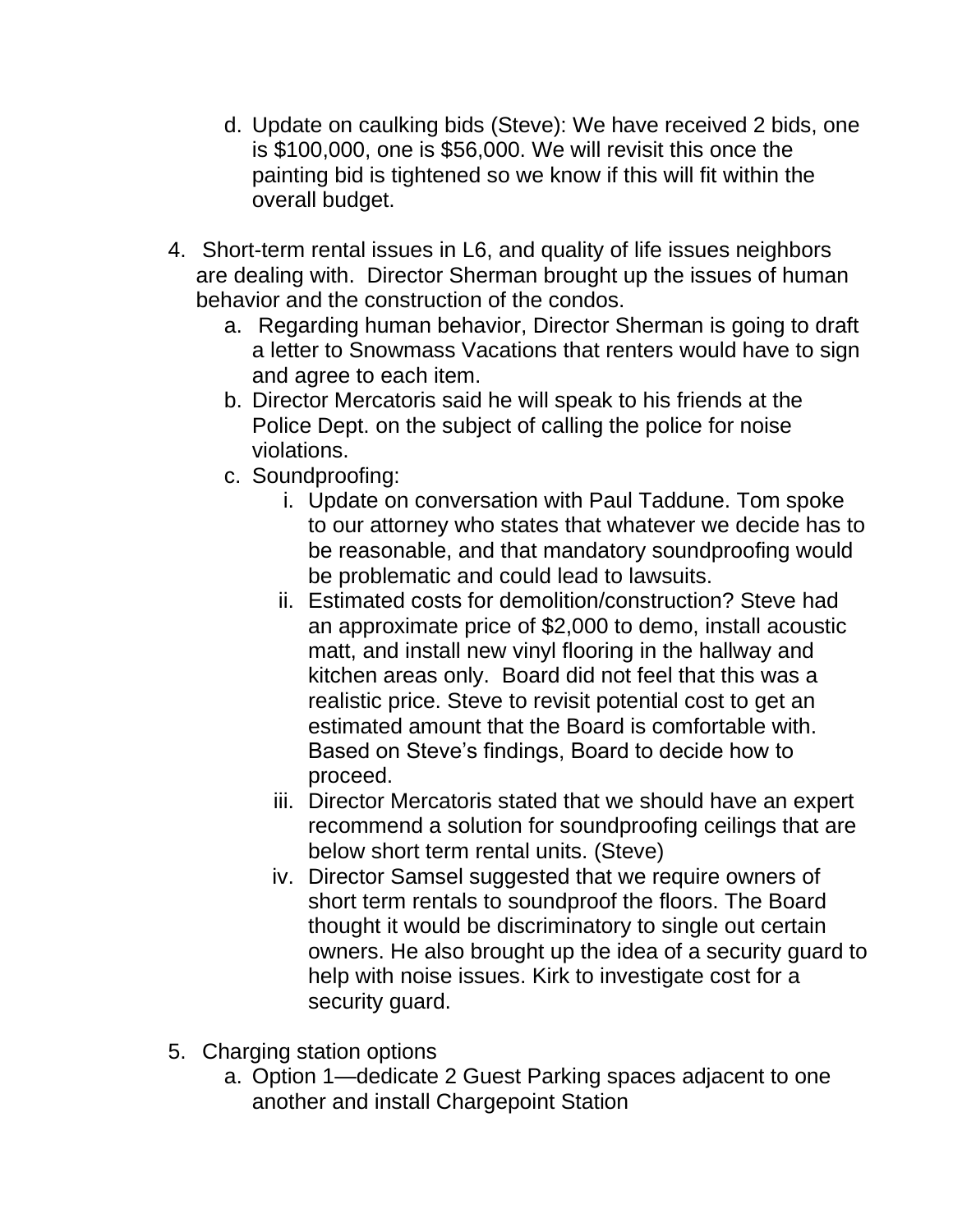- b. Option 2—Danny hires an electrician to install proper outlet in his carport to charge his vehicle at his expense.
	- i. Board agreed to have Danny hire an electrician to install his own charger in his carport. Charger must be hidden. Steve will discuss this with Danny.
- 6. Opening hot tub with Reservation System as per Steve's email from Oct. 22. Reservation System is working great for exercise room. Board agreed to open the hot tub with a reservation system that Steve will implement, 30 minute time periods, masks must be worn at all times, maximum of 5 people or one household, and hand sanitizer must be used before and after using hot tub. Bathrooms and sauna will remain closed.
- 7. Estimate on raising ceiling height of carport in Building E. Steve said he needs to demo a portion of it to see if it would be possible to raise it. Board determined the HOA would pay for it if work can be done.
- 8. Carry Over topics from 10-7-20 meeting:
	- a. Review digital door locks, and finalize levers versus knobs discussion. Board agreed to leave knobs as the default requirement, however if a unit owner requires a lever to make it easier for them that it will be approved.
	- b. Status of Breezeway deck resealing. Completed.
	- c. Status of Electrical panel replacement. Steve says they are being repaired on an individual basis. Five units have ITE panel boxes that can be fixed by installing new breakers. Seven condos have Zinsco panel boxes which have to be totally replaced. There is currently a shortage of parts, which are on order. Individual owners are paying to have this electrical work done.
	- d. Can long term renters have dogs? Options discussed were:
		- i. to leave as is, (no pets allowed)
		- ii. to handle requests on an exception basis. Board decided no exceptions as this may create issues in the future when asked about other/new exceptions.
		- iii. Allow all long term renters to have pets. Board agreed no pets to be allowed from renters.